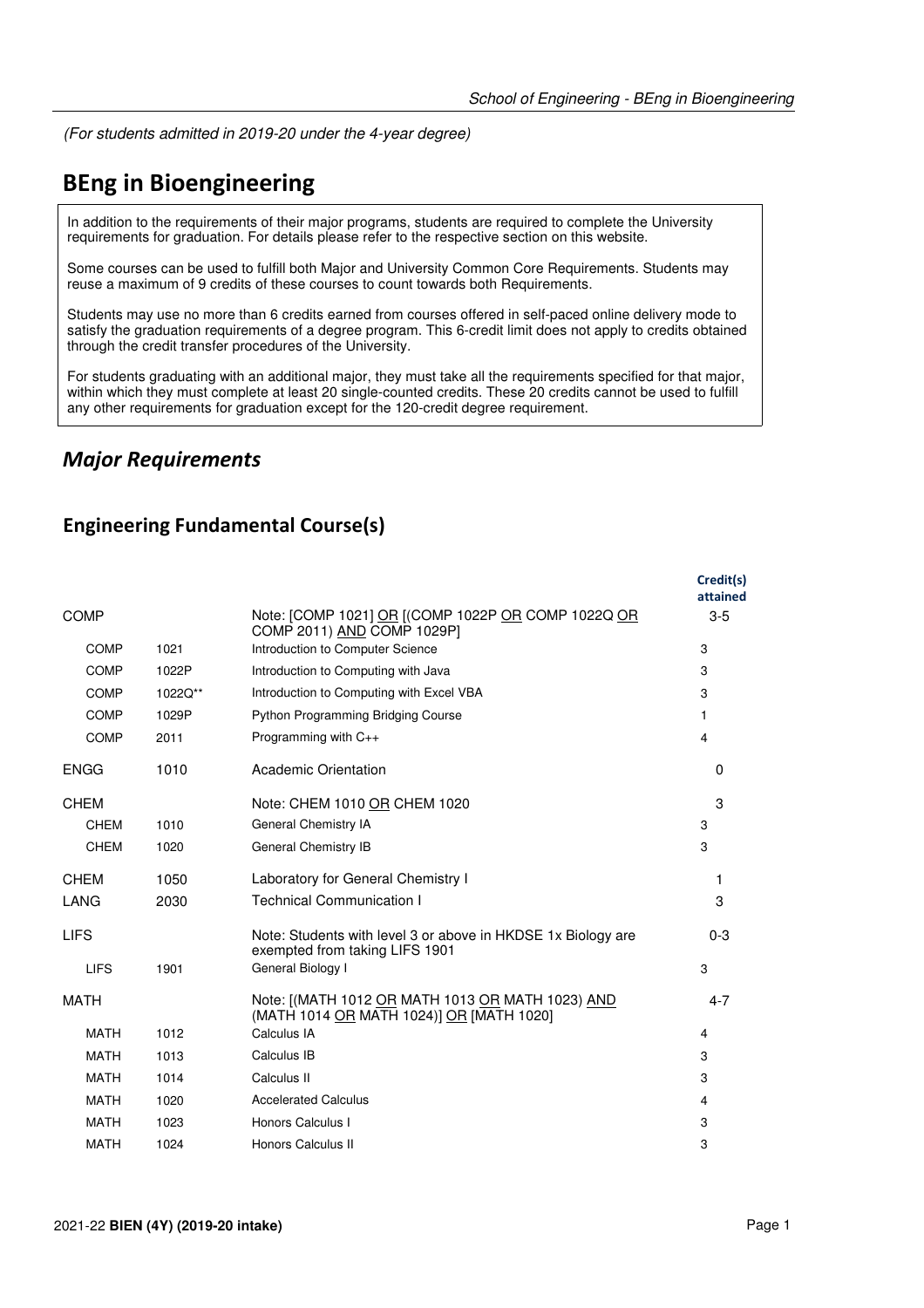| <b>PHYS</b> |      | Note: PHYS 1112 OR PHYS 1312                                                                                                                                             | 3       |
|-------------|------|--------------------------------------------------------------------------------------------------------------------------------------------------------------------------|---------|
| <b>PHYS</b> | 1112 | General Physics I with Calculus                                                                                                                                          | 3       |
| <b>PHYS</b> | 1312 | Honors General Physics I                                                                                                                                                 | 3       |
| <b>SENG</b> |      | Engineering Introduction course (If the students take an<br>introduction course included in their major, this course can be<br>counted towards their major requirement.) | $3 - 4$ |
| <b>BIEN</b> | 1010 | Introduction to Biomedical Engineering                                                                                                                                   | 3       |
| <b>CENG</b> | 1000 | Introduction to Chemical and Biological Engineering                                                                                                                      | 3       |
| <b>CIVL</b> | 1100 | Discovering Civil and Environmental Engineering                                                                                                                          | 3       |
| <b>COMP</b> | 1021 | Introduction to Computer Science                                                                                                                                         | 3       |
| <b>ELEC</b> | 1100 | Introduction to Electro-Robot Design                                                                                                                                     | 4       |
| <b>ELEC</b> | 1200 | A System View of Communications: from Signals to Packets                                                                                                                 | 4       |
| <b>ENGG</b> | 1100 | First Year Cornerstone Engineering Design Project Course                                                                                                                 | 3       |
| <b>IEDA</b> | 2010 | <b>Industrial Engineering and Decision Analytics</b>                                                                                                                     | 3       |
| <b>IEDA</b> | 2200 | <b>Engineering Management</b>                                                                                                                                            | 3       |
| <b>ISDN</b> | 1002 | Redefining Problems for the Real Needs                                                                                                                                   | 3       |
| <b>ISDN</b> | 1006 | Human-centered Innovation                                                                                                                                                | 3       |
| <b>MECH</b> | 1901 | <b>Automotive Engineering</b>                                                                                                                                            | 3       |
| <b>MECH</b> | 1902 | Energy Systems in a Sustainable World                                                                                                                                    | 3       |
| <b>MECH</b> | 1905 | <b>Buildings for Contemporary Living</b>                                                                                                                                 | 3       |
| <b>MECH</b> | 1906 | Mechanical Engineering for Modern Life                                                                                                                                   | 3       |
| <b>MECH</b> | 1907 | Introduction to Aerospace Engineering                                                                                                                                    | 3       |

## **Required Course(s)**

|                  |      |                                                     | Credit(s)<br>attained |
|------------------|------|-----------------------------------------------------|-----------------------|
| <b>BIEN/CENG</b> |      | Note: BIEN 1010 OR CENG 1000                        | 3                     |
| <b>BIEN</b>      | 1010 | Introduction to Biomedical Engineering              | 3                     |
| <b>CENG</b>      | 1000 | Introduction to Chemical and Biological Engineering | 3                     |
| <b>BIEN</b>      | 2310 | Modeling for Chemical and Biological Engineering    | 3                     |
| <b>BIEN</b>      | 2410 | Cellular and Systems Physiology for Engineers       | 3                     |
| <b>BIEN</b>      | 2610 | <b>Chemical Biology for Engineers</b>               | 3                     |
| <b>BIEN</b>      | 2990 | Academic and Professional Development I             |                       |
| <b>BIEN</b>      | 3320 | Data Science for Biology and Medicine               | 3                     |
| <b>BIEN</b>      | 3410 | Introduction to Bioinstrumentation and Bioimaging   | 3                     |
| <b>BIEN</b>      | 3910 | <b>Bioengineering Laboratory</b>                    | 4                     |
| <b>BIEN</b>      |      | Note: BIEN 4920 OR BIEN 4930 OR BIEN 4940           | 6                     |
| <b>BIEN</b>      | 4920 | Bioengineering Capstone Design                      | 6                     |
| <b>BIEN</b>      | 4930 | <b>Bioengineering Thesis Research</b>               | 6                     |
| <b>BIEN</b>      | 4940 | Bioengineering Industrial Project                   | 6                     |
| <b>BIEN</b>      | 4990 | Academic and Professional Development II            |                       |
| <b>CENG</b>      | 2210 | Chemical and Biological Engineering Thermodynamics  | 3                     |
| <b>CENG</b>      | 2220 | Transport Phenomena I                               | 3                     |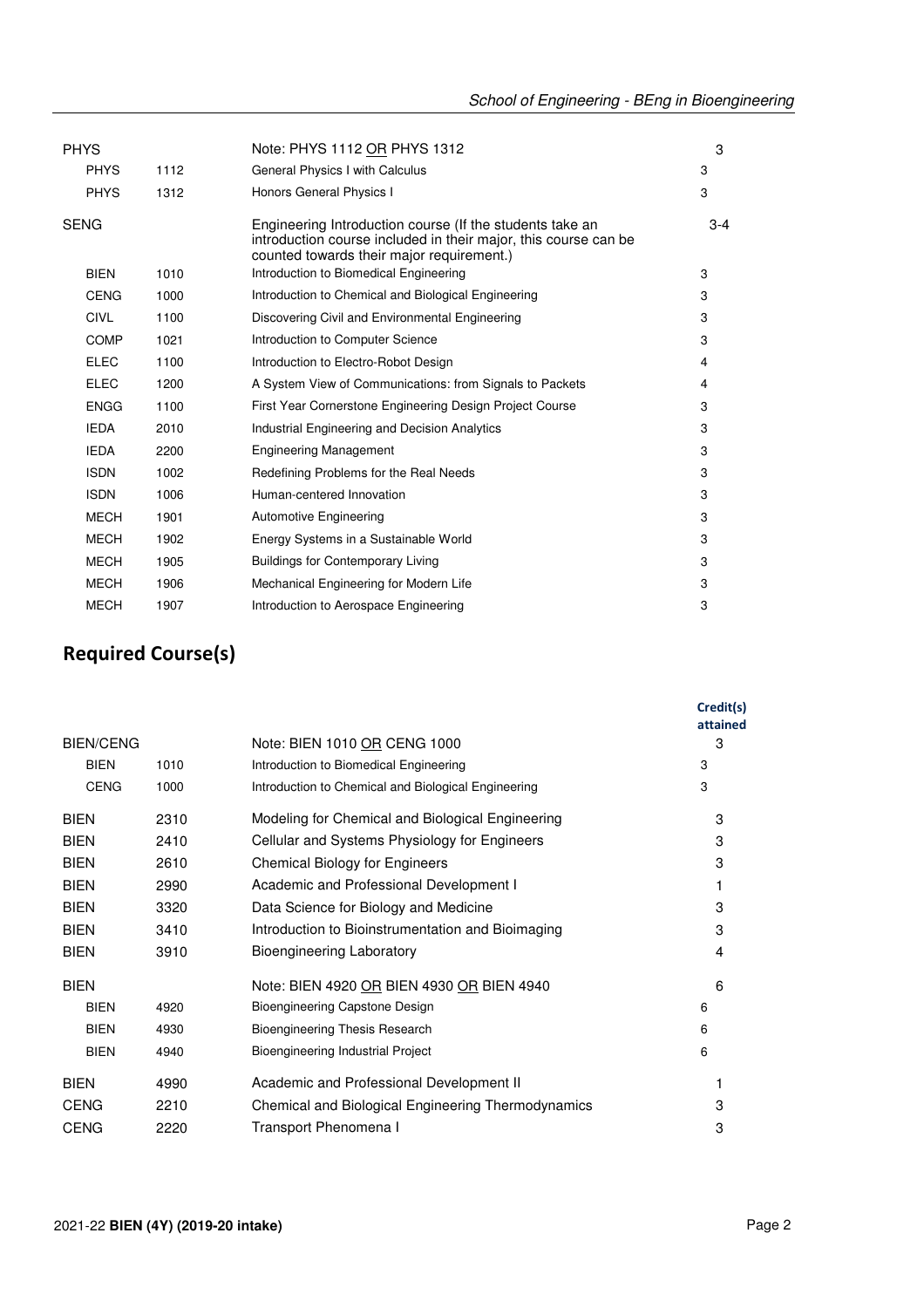| <b>CENG</b> | 3230 | Chemical and Biological Reaction Engineering                          | 3     |
|-------------|------|-----------------------------------------------------------------------|-------|
| <b>ENGG</b> | 2010 | <b>Engineering Seminar Series</b>                                     | 0     |
| LANG        | 4035 | Technical Communication II for Chemical and Biological<br>Engineering | 3     |
| LIFS/MATH   |      | Note: LIFS 3150 OR MATH 2411                                          | $3-4$ |
| <b>LIFS</b> | 3150 | <b>Biostatistics</b>                                                  | 3     |
| MATH        | 2411 | <b>Applied Statistics</b>                                             | 4     |
|             |      |                                                                       |       |

### **Elective(s)**

|                 |          |                                                                                                                                                                                                                                                      | <b>Minimum</b><br>credit(s)<br>required |
|-----------------|----------|------------------------------------------------------------------------------------------------------------------------------------------------------------------------------------------------------------------------------------------------------|-----------------------------------------|
| SSCI/SENG       |          | Bioengineering Electives (5 courses from the specified elective<br>list, of which at least 9 credits should be taken from a single<br>specialty area (Area 1 or Area 2). Out of the 15 credits taken, at<br>least 9 credits should be at 4000-level) | 15                                      |
|                 |          | Area 1: Biomedical Data Acquisition and Analytics                                                                                                                                                                                                    |                                         |
| <b>BIEN</b>     | 4310     | Statistical Signal Analysis and Applications in Neural Engineering                                                                                                                                                                                   | 3                                       |
| <b>COMP</b>     | 2012     | Object-Oriented Programming and Data Structures                                                                                                                                                                                                      | 4                                       |
| <b>COMP</b>     | 2012H    | Honors Object-Oriented Programming and Data Structures                                                                                                                                                                                               | 5                                       |
| <b>COMP</b>     | 4211     | Machine Learning                                                                                                                                                                                                                                     | 3                                       |
| <b>COMP</b>     | 4331     | Data Mining                                                                                                                                                                                                                                          | 3                                       |
| <b>COMP</b>     | 4421     | Image Processing                                                                                                                                                                                                                                     | 3                                       |
| ELEC            | 2100     | Signals and Systems                                                                                                                                                                                                                                  | 4                                       |
| <b>ELEC</b>     | 2100H    | Honors Signals and Systems                                                                                                                                                                                                                           | 4                                       |
| ELEC            | 2420     | <b>Basic Electronics</b>                                                                                                                                                                                                                             | 3                                       |
| ELEC            | 4820     | Medical Imaging                                                                                                                                                                                                                                      | 3                                       |
|                 |          | Area 2: Bioprocesses, Biomaterials and Bioanalysis                                                                                                                                                                                                   |                                         |
| <b>BIEN</b>     | $4110**$ | Regulatory Science and Engineering                                                                                                                                                                                                                   | 3                                       |
| <b>CENG</b>     | 4620     | <b>Bioproducts and Processing</b>                                                                                                                                                                                                                    | 3                                       |
| CENG            | 4640     | Biomolecular Engineering**                                                                                                                                                                                                                           | 3                                       |
| <b>CENG</b>     | 4650**   | Biomaterials, Drug Delivery and Tissue Engineering                                                                                                                                                                                                   | 3                                       |
| CENG            | 4660**   | Introduction to Biomicrosystem                                                                                                                                                                                                                       | 3                                       |
| <b>CENG</b>     | 4670     | <b>Pharmaceutical Engineering</b>                                                                                                                                                                                                                    | 3                                       |
| <b>CHEM</b>     | 2111     | Fundamentals of Organic Chemistry                                                                                                                                                                                                                    | 3                                       |
| <b>CHEM</b>     | 2311     | <b>Analytical Chemistry</b>                                                                                                                                                                                                                          | 3                                       |
| Other electives |          |                                                                                                                                                                                                                                                      |                                         |
| <b>BIEN</b>     | 3010     | Biodesign: A Taste of Solving Real-Life Healthcare Problems                                                                                                                                                                                          | 3                                       |
| <b>CENG</b>     | 4150     | Product and Process Design in Chemical and Biological Engineering                                                                                                                                                                                    | 3                                       |
| <b>ENGG</b>     | 4930     | Design for Global Health                                                                                                                                                                                                                             | 3                                       |
| <b>LIFS</b>     | 4370     | Human Genetics and Personalized Medicine                                                                                                                                                                                                             | 3                                       |
| <b>LIFS</b>     | 4760     | <b>Biochemistry of Diseases</b>                                                                                                                                                                                                                      | 3                                       |
|                 |          |                                                                                                                                                                                                                                                      |                                         |